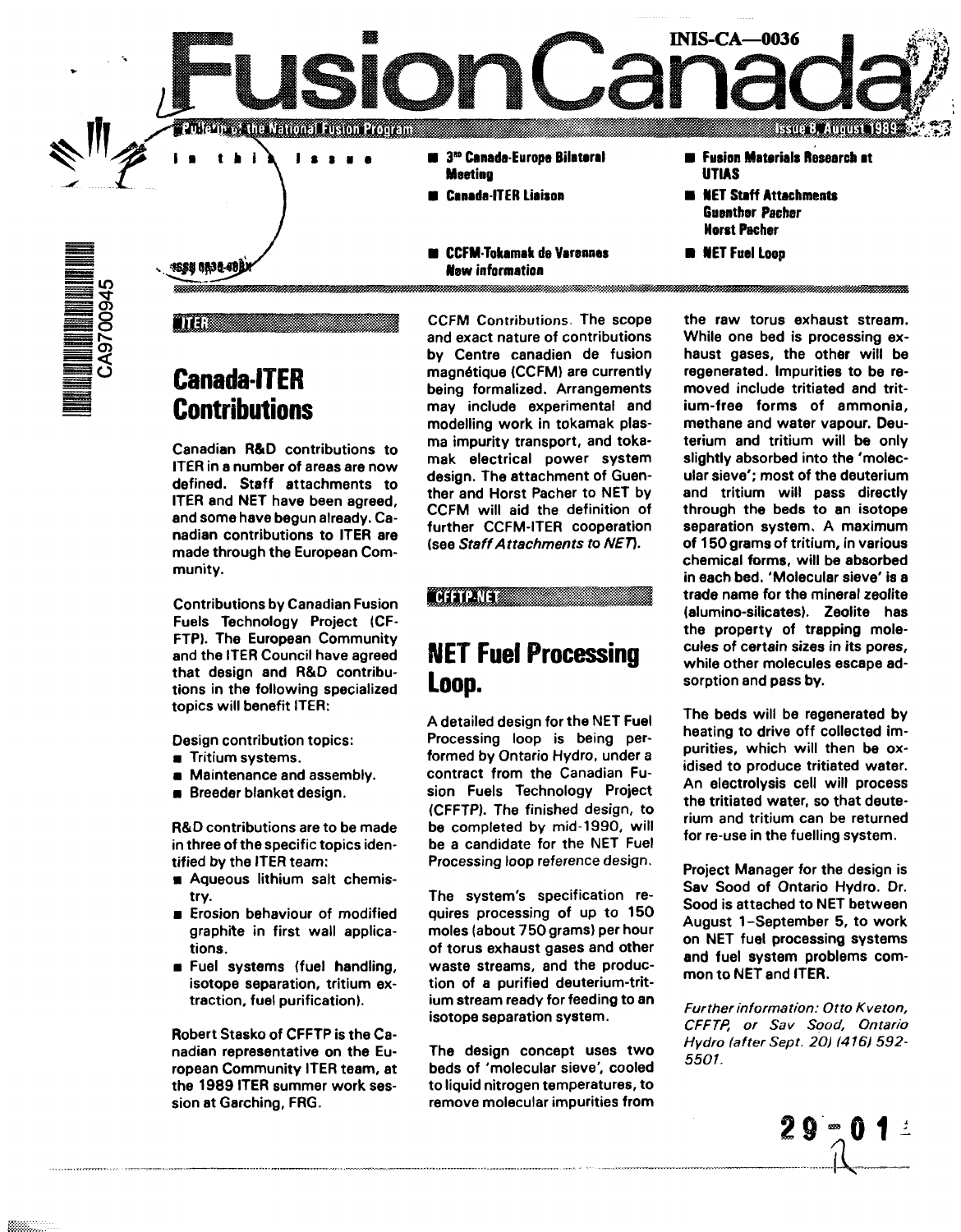

### **INTERNATIONAL**

# **3 RD Canada-Europe**

### **Future Directions**

**The heads of the Canadian and European Community (EC) fusion programs met June 15 to review Canada-Europe fusion collaboration, and to discuss future work. David Jackson (Director—National Fusion Program) and Charles Maisonnier (Director—EC Fusion Program), held their discussions at the Next European Torus (NET) site in Garching, FRG, assisted by technical leaders from each program.**

**It was agreed at the meeting that events in the next three years would have a significant impact on both the Canadian and European programs. In November 1990, the Concept Definition Phase of ITER is scheduled for completion, and an international decision will then be required on whether and how to continue ITER work, towards its detailed design and actual construction. Canada has been contributing to ITER conceptual design activities through the European Community. In view of Canada's commitment to ITER contributions, the project's future will be a factor in steering Canadian fusion work beyond 1990. The outcome of this decision will also be important in determining the course of Europe's NET project. The NET team is working on the pre-design of Europe's next major machine after JET, and as such is an important focal point for ITER collaboration. Since Canadian fusion workers are well integrated into the NET project, the future course**

**of NET work is also of importance to Canada.**

**In March 1991, the current Canada-EC Memorandum of Understanding (MoU) on fusion collaboration expires. The Canadian and European fusion programs are both favourably disposed toward entering into another collaboration agreement. The scope and nature of this agreement will be important to both parties, as will the budget commitments to fusion in Canada and Europe.**

**The meeting reviewed collaborations on ITER, the Joint European Torus (JET) and the Next European Torus (NET), as well as collaborations on other technical matters. Each party expressed satisfaction with the technical quality and activity level of cooperative work to date, and expressed the desire to continue collaborative work.**

**Present at the meeting were: Canada: D.P. Jackson; W.J. Holtslander (NFP); D.P. Dautovich (CFFTP); R. Bolton (CCFM); A.G. Brace (NFP-Brussels).**

**Europe: C. Maisonnier; J. Darvas; E. Canobbio; H. Donoghue (EC); M. Huget (JET); R. Toschi (NET).**

**For the last two years, A.G. (Tony) Brace has had special responsibility for developing Canada-EC relations in fusion collaboration, and for that purpose has been attached to the Canadian Mission to the EC in Brussels since June 1987. He returned to Canada in July this year, and will continue with the same special responsibility. Mr. Brace is Comptroller of the Design and Construction Branch for Ontario Hydro. His work in Canada-EC relations is supported by Ontario Hydro, the National Fusion Program and CFFTP.**

**CCFM NET** 

### **Staff Attachments to NET**

### **Guenther Pacher Horst Pacher**

**Guenther Pacher and Horst Pacher of CCFM begin long-term attachments on September 1 at the Next European Torus (NET), seconded to NET from Centre**



**Giovebox inierior in UTiAS tritium laboratory.**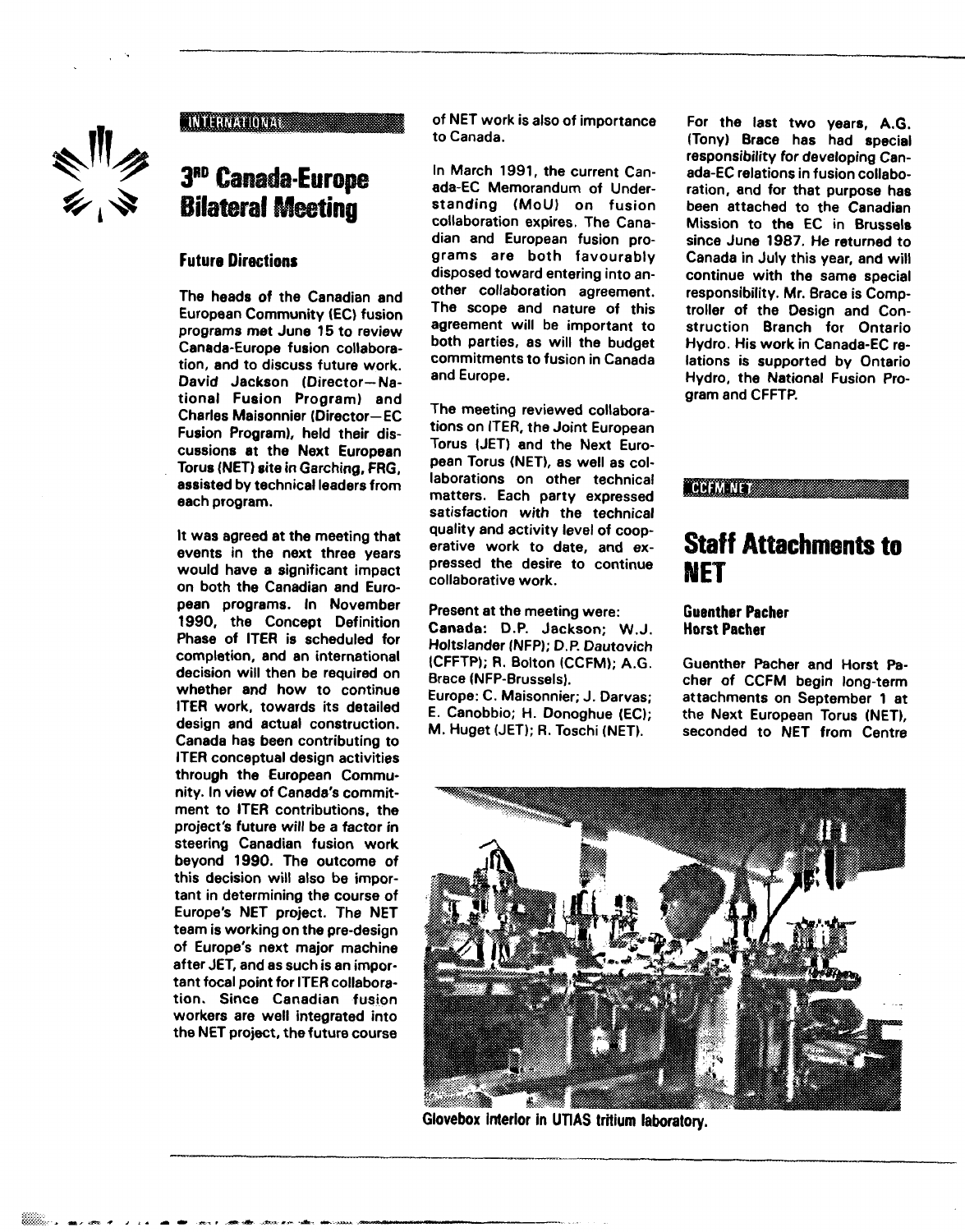canadien de fusion magnétique (CCFM), Varennes, Québec. They have joined the NET physics team, to work on problems common to NET and ITER. Their work will include **edge** plasma physics and tokamak operating scenarios such as disruption control.

Guenther Pacher is employed by Hydro-Qudbec as a research scientist and Horst Pacher is a professor at INRS-Energie. Until their attachment to NET, Guenther was CCFM Technical Coordinator, mainly responsible for tokamak operations. Horst was CCFM Scientific Coordinator, in charge of establishing and coordinating the scientific program. At INRS-Energie, he was also responsible for coordinating magnetic confinement studies. Both will remain CCFM staff members during the term of their attachment to NET.

Both men came to Varennes in 1982 to join the Tokamak de Varennes project at the start of its construction phase, after working on the WEGA fusion machine (joint project of IPP Garching and CEN Grenoble) for several years. Each has contributed greatly to the current success of Tokamak de Varennes operations and the CCFM experimental program.

**COFM** Centre canadies in usion **MEDILLIONS** 

# **New Information from Tokamak de Varennes**

During the present tokamak upgrade period, experimental data acquired during the first tokamak operating phase (March 1987— December 1988) continues to be analyzed. Here are some recent results.

### **First wall deposits on long term samples.**

Depth profiling of 'tokamakium' deposits on long-term tokamak wall samples has provided interesting data. In summary, thickness of deposits varies depending on location of the sample coupon in the tokamak, and the composition of any one deposit on a single sample coupon varies with depth. Only pure silicon samples collected deposits over long periods; stainless steel sample coupons collected no significant long term deposits.

Ten pure silicon coupons were exposed in Tokamak de Varennes for periods up to two years. All samples were exposed to glow discharge cleaning and a variety of tokamak operating modes including unstable discharges and low density discharges with strong Xray production. Analysis of depth and composition of deposits on 10 pure silicon sample coupons by Auger Electron Spectroscopy **(AES)** indicates that:

- **B** Silicon sample coupons retained deposits much more readily than comparably exposed stainless steel coupons, which were effectively cleaned during tokamak glow discharge cleaning.
- **B** Material sputtered from tokamak components may not distribute itself evenly around the tokamak circumference; for example, there was considerably more molybdenum on coupons located near a molybdenum collimator tube than on other coupons around the circumference of the tokamak.
- Inconel guard limiters were a disproportionate source of metal contamination, contributing approximately 20% of metal atoms found in deposits, while the exposed surface of the guard limiters is less than 0.5% of the plasma chamber internal surface area.





On samples unaffected by glow discharge cleaning, the metal concentration (atom %) at the surface of the deposit was significantly greater than in the bulk of the deposit. A sputtering-redeposition model which has the potential to explain this observation is being investigated. The inference is that metals tend not to become buried, but to remain at the surface of the deposited layer. More Information: Prof. Roy Paynter, INRS-Energie, (514) 468-7748.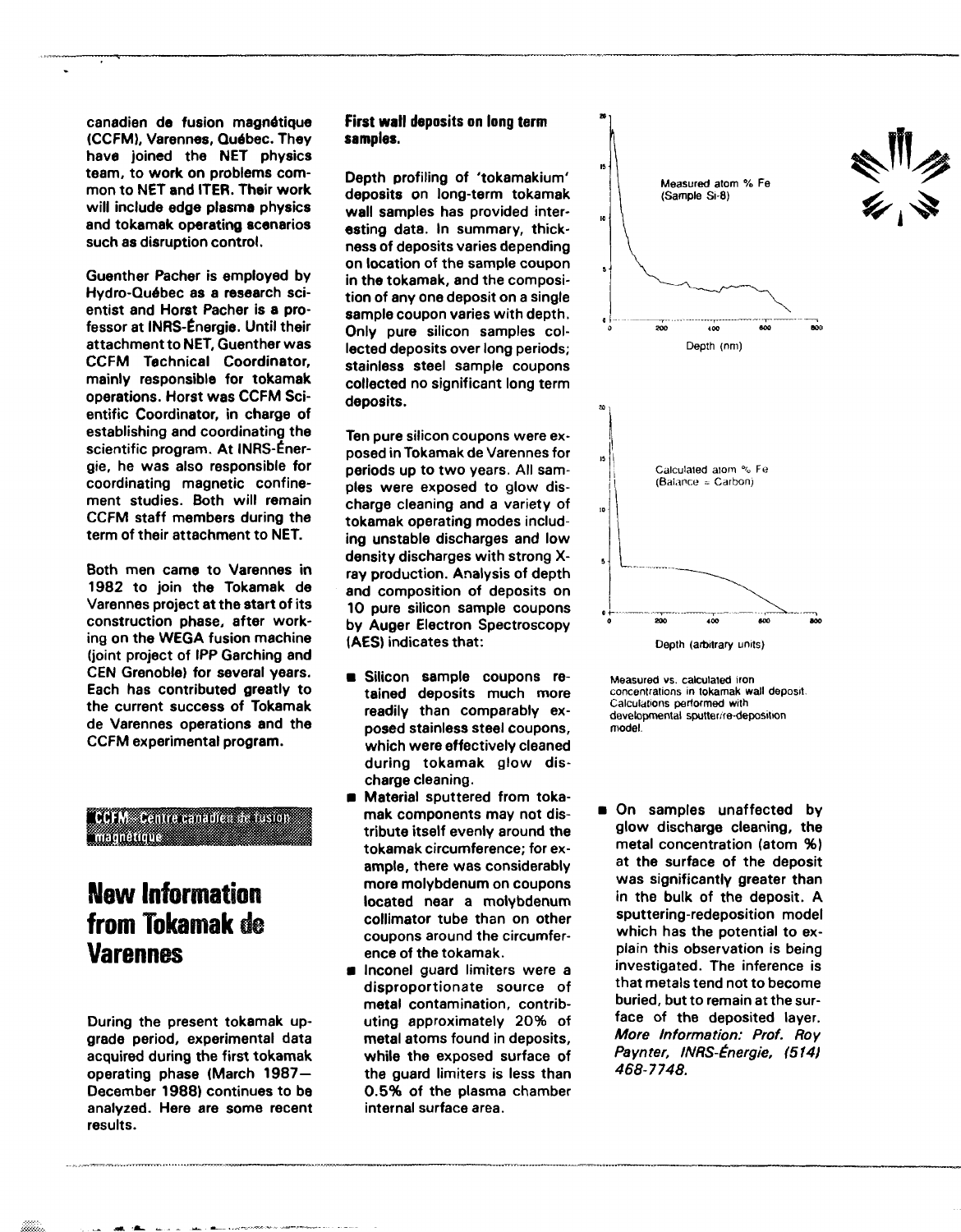### **Plasma microturbulence measurements by CO, laser scattering.**

**Though it is not well understood, the phenomenon of plasma turbulence (collective movement of plasma electrons) is known to influence the energy confinement qualities of a tokamak plasma. Turbulence is invoked to explain anomalous losses of particles and energy in tokamaks. CCFM experiments with small-angle scattering of CO, laser radiation (10.6 micron wavelength) have yielded reliable data on turbulence wave propagation.**

**Results to date are encouraging; they indicate that drift waves, excited in the region of large plasma electron density gradients, are a significant contributor to turbulence in Tokamak de Varennes discharges with high plasma current and electron density.**

**Measurements with the recently commissioned CO, laser scattering diagnostic show that turbulence waves in the 1 - 3 millimetre wavelength range (wave number range 20-60 cm') have a velocity of 300 metres/second and clearly exhibit linear dispersion. Linear dispersion means that wave frequency is linearly proportional to wave number k, where k =**  $2\pi/\lambda$ **. The linear dispersion and the turbulence wave velocity are both consistent with theoretical predictions of drift wave excitation.**

**Work on turbulence measurement will continue in the next experimental phase. The CO<sub>2</sub>** scattering **diagnostic is being modified to allow measurements at longer turbulence wavelengths, in the 3-10 millimetre range. This entails installing telescopes in the optical measurement paths to permit measurements at smaller laser beam scattering angles, in the 0.06-0.20 degree range.**



Turbulence wave dispersion characteristic • Tokamak de Varennes. Plasma current = 250 kA, central electron density =  $5 \times 10^{19}$  m<sup>3</sup>

**The diagnostic also measures evolution of turbulence during any plasma shot, integrated along the chord of observation. This has proved useful in correlating observed changes in plasma parameters with changes in turbulence levels, during experiments such as limiter biasing or fast plasma current rampdown. Further information: Alain Boileau, CCFM, (514)652-8706.**

#### **Plasma edge measurements.**

A novel technique is being devel**oped for determining electron density n. and temperature T in the plasma edge regions. The technique depends on measurements of spontaneous radiation emitted by atoms sputtered from a surface placed in contact with the plasma. During the first experimental phase, measurements were made of visible radiation (445.3 nanometers wavelength) emitted by titanium atoms sputtered from a titanium carbide test limiter. At a given test limiter position, the decline of titanium radiation intensity with increasing distance from the limiter surface, due to titanium atom ionization, is a function of [n,/f(T)J. At the same limiter position, thermocouple measurements of power deposition P on the limiter provide data on plasma density and temperature, according to P = kn.T'<sup>6</sup> (ref. 1). Data manipulation gives unique values for n, and T near the**

**test limiter surface. While it is as yet imperfect, the technique shows significant promise. In particular, measurements of radiation in front of the divertor plates, which are currently being installed, will allow a determination of n. and T near the plate surface. For her part in this work, graduate student Deborah Poirier (INRS-£nergie) was awarded the Lumonics Prize and an award from the Canadian Nuclear Association. Further information: Deborah Poirier (514) 468-7734 or Barry Stansfieid (514} 652-7735.**

**1. P.C. Stangeby, "Physics of Plasma-Wall Interactions in Controlled Fusion", Plenum Publishing, New York, 1986.**



## **Annual Report Published**

**The 1988/89 Annual Report of the Canadian Fusion Fuels Technology Project is now available. Achievements, scientific and engineering work and the scope of international collaboration are described. The Report lists all CFFTP technical reports published since January 1988. Copies of the CF-FTP 1988/89 Annual Report are available from: Sonja Morgan, Operations Coordinator, CFFTP (See Contact Data).**

**CFFTP now also publishes a technical newsletter called CFFTP Journal. It is intended for fusion workers in Canada and abroad, to keep them abreast of technical developments and initiatives at CFFTP. It is published three times per year and is free of charge. Contact Sonja Morgan, CFFTP.**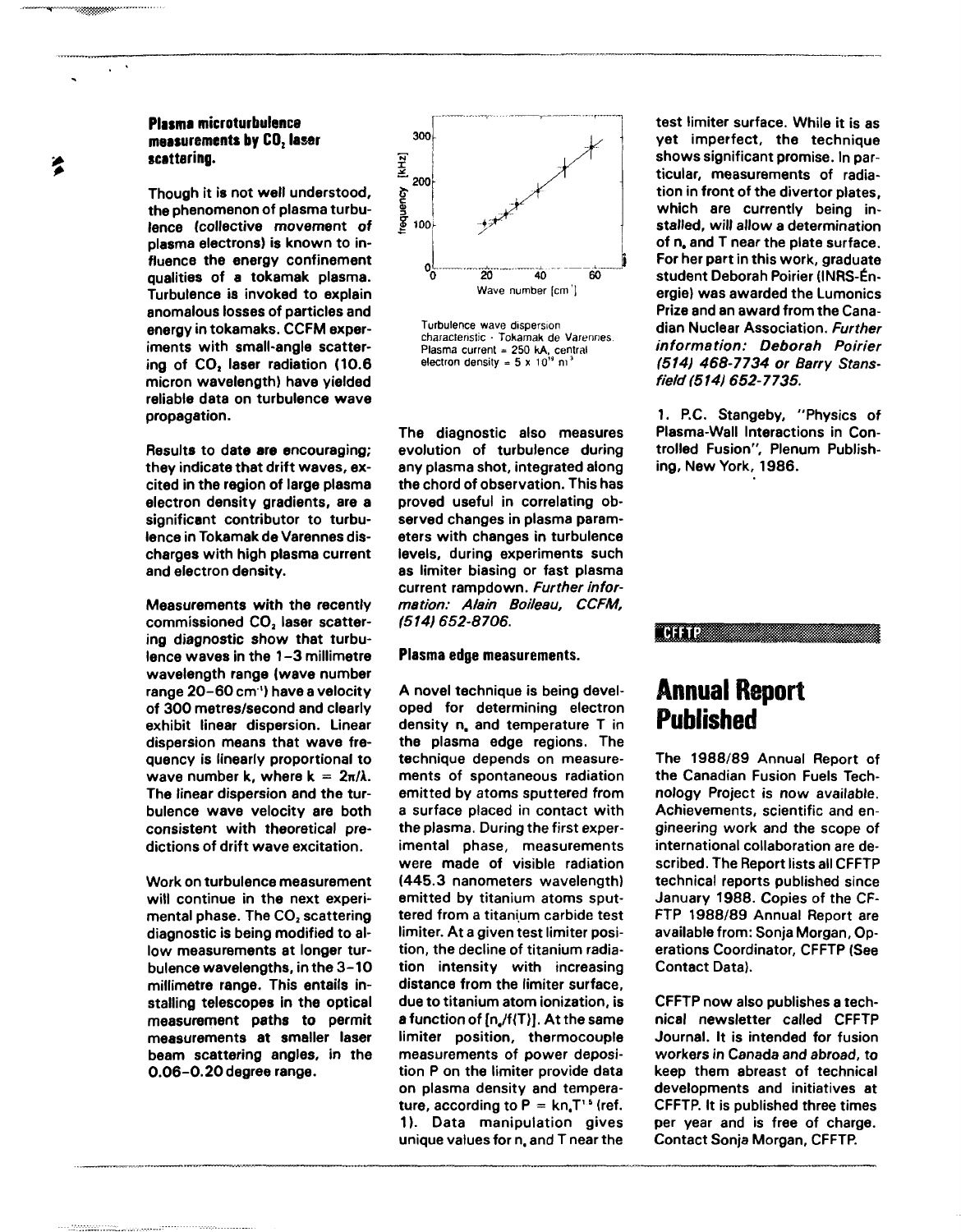#### **Municipales**

# **Materials Research for Fusion Reactors**

**University of Toronto Institute for Aerospace Studies (UTIAS).**

The UTIAS fusion materials program specializes in erosion behaviour and hydrogen retention studies on first wall materials those materials in contact with or directly facing the fusion plasma inside a fusion reactor.

A three year UTIAS program, recently started, will study erosion and hydrogen isotope retention/ re-emission with modified carbon materials, such as carbon doped with low atomic number (low Z) elements like boron and silicon. The UTIAS fusion group has also developed an impurity transport code called LIM which models erosion, including redeposition of eroded material and particle transport to and from the plasma. Program leaders are Prof. Anthony Haasz (materials experiments) and Prof. Peter Stangeby (impurity transport modelling). Fusionrelated research at UTIAS started in the early 1970's.

Graphite is projected to have unacceptably high erosion rates as a lining for fusion reactors, especially if used for divertors or limiters which touch the fusion plasma. Erosion rates could be as much as one metre per year for graphite limiters or divertor plates in a next step machine such as ITER. Fabrication of materials with improved erosion resistance is considered essential to the exploitation of fusion power. Candidate materials include various composites, compounds and coatings based on beryllium, boron, carbon and silicon. UTIAS has chosen to study graphite and carbon composites doped with such elements.

.<br>La provincia del segundo de la provincia del provincia de la provincia de la provincia del provincia del provi

One of the Institute's goals is to develop and test erosion-resistant first wall materials for the next step fusion reactors which may be committed in the next decade.

The Canadian Fusion Fuels Technology Project (CFFTP) and the ALCAN Ltd. Kingston Research Centre are research partners in the work. ALCAN will fabricate carbon/carbon composite specimens for testing, and investigate processes for bulk doping of such materials. Plasma exposure experiments take place in UTIAS laboratories. A recently commissioned tritium laboratory at UTIAS can expose specimens to tritium under fusion-relevant conditions.

As an outcome of the work, it is intended that a Canadian research consortium build a prototype plasma-facing component (divertor, limiter, or wall tile) and test it in Tokamak de Varennes or another facility.

**Erosion**

Three main processes will affect erosion in fusion reactors. There is a characteristic temperature range where each one dominates:

- $\blacksquare$  Physical Sputtering; up to 500 K
- Chemical Erosion; 500 K to 1200K
- Radiation-enhanced sublimation; 1200 K to 2000 K

Sputtering is the dislodging of surface atoms through the impact of impinging particles. Chemical erosion involves the formation of volatile molecules which then escape. RES is a complex mechanism which is poorly understood as yet; it is a form of sublimation influenced by the type and flux rate of impinging particles. Synergistic erosion mechanisms—erosion under bombardment by more than one particle type —can increase erosion rates significantly, compared to single species impact. Synergistic erosion research is very relevant to fusion reactors.

since fusion plasmas emit mixed particle fluxes in a broad energy range.

#### UTIAS Experimental Program

Work concentrates on fundamental research into the processes responsible for erosion and hydrogen/tritium mobility under fusion reactor conditions. Specimens are exposed to fusion-relevant vacuum, temperature and particle flux conditions. Synergistic erosion mechanisms are of special interest; previous studies at UTIAS have identified significant erosion enhancement under combined impact of hydrogen ions and neutral thermal hydrogen atoms.

Three key phenomena in plasmamaterials interaction are being investigated with the doped carbon samples:

- a Erosion processes (sputtering, chemical erosion, RES).
- **n** Hydrogen isotope retention and re-emission during exposure to neutral and ionized hydrogen.
- **n** Release of retained hydrogen by chemical reactions.

Controlled experiments are performed under ultra-high vacuum, with a wide variety of particle types and energies, at temperatures up to 2,000 K. Specimens can be bombarded with neutral and/or ionized atoms including hydrogen, deuterium, tritium, oxygen, carbon and helium, and with electrons, over a wide energy range.

Erosion studies Modified graphite specimens will be exposed to controlled fluxes (10<sup>12</sup>-10<sup>16</sup> ions/ cm<sup>2</sup>/second) of mass-analyzed low energy (20 eV-10 keV) hydrogen and deuterium ions. Erosion rates will be measured by monitoring reaction products with a quadripole mass spectrometer. Preliminary studies on boron carbide (B4C) indicated chemical erosion rates comparable to physical sputtering rates under expo-

Continues on but page

المناطق والمستقل والمستقل والمستنقل والمتناول والمتناول والمتنا والمستقل والمستنقل والمتناول والمتناول والمتناول